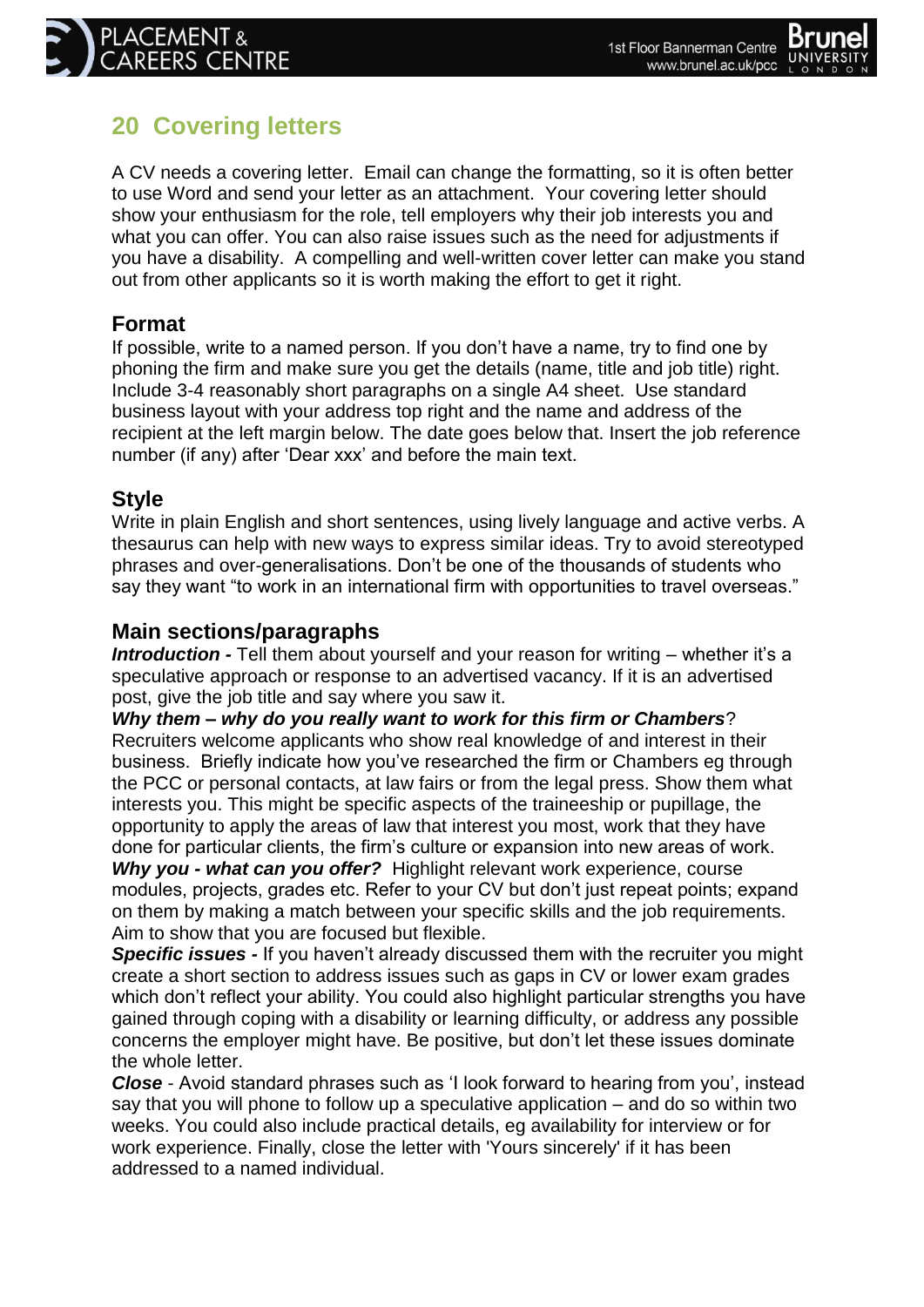Middlesex UB4 7YZ *highlights experience and This letter is targeted at a high street firm and evidence of local commitment that is likely to be of specific interest.*

Ms Nisha Patel Senior Partner XYZ Law High Street Harrow HA1 7BB 29 Uxbridge Road Hayes

*Say where you saw the job – firms like to know which advertising is successful. Establish your 'unique selling points' in the first paragraph to encourage the recruiter to read on.* 

20 March 2012

Dear Ms Patel

I am writing in response to your ad ertisement for a trainee solicitor which was notified to the Placement and Careers Centre at Brunel University. I am a final year LLB student, have achieved an upper second to date and have 12 months' law placement experience in local firms as well as an LPC place for this September. I have provided full information on my qualifications and experience in the attached CV.

I have undertaken a 12 month placement at Brunel, developing my client, case management and negotiation skills to a point where I have been given responsibility for handling cases with minimum supervision and have won significant claims. I believe that my other work experience is also relevant. I have successfully run a small video business requiring entrepreneurial skills similar to those that have made your firm so successful and I worked part-time for a year rising to supervisor in a financial call centre. The latter built my general commercial awareness, team work and time management skills as well as developing in-depth knowledge of mortgage and loan procedures.

I am attracted to XYZ Law because I have had the chance to meet two associate solicitors at Middlesex Law Society events and was impressed by what I learned from them about the rapid growth of the firm and its personal injury practice as well as its approach to ensuring client satisfaction. I feel a strong affinity to the local area where I grew up and would be very keen to contribute to the further development of the client base.

I am available for interview at any time over the next few months except for the final examination period of 8-11 May and hope to have the opportunity to provide further information in support of my application.

| Yours sincerely<br>Jasbir Singh | Finish with a confident (but not<br>arrogant) statement that suggests<br>that the firm would benefit from<br>interviewing you. If applying<br>speculatively, you could indicate |  |
|---------------------------------|---------------------------------------------------------------------------------------------------------------------------------------------------------------------------------|--|
|                                 | your intention to follow up the<br>letter or email with a phone call to<br>check for possible vacancies.                                                                        |  |

*Have one paragraph that tells them why they should be interested in you (but avoid simply repeating what's on your CV) and a further paragraph with convincing reasons for your interest in the firm. Ideally this will show personal knowledge*.